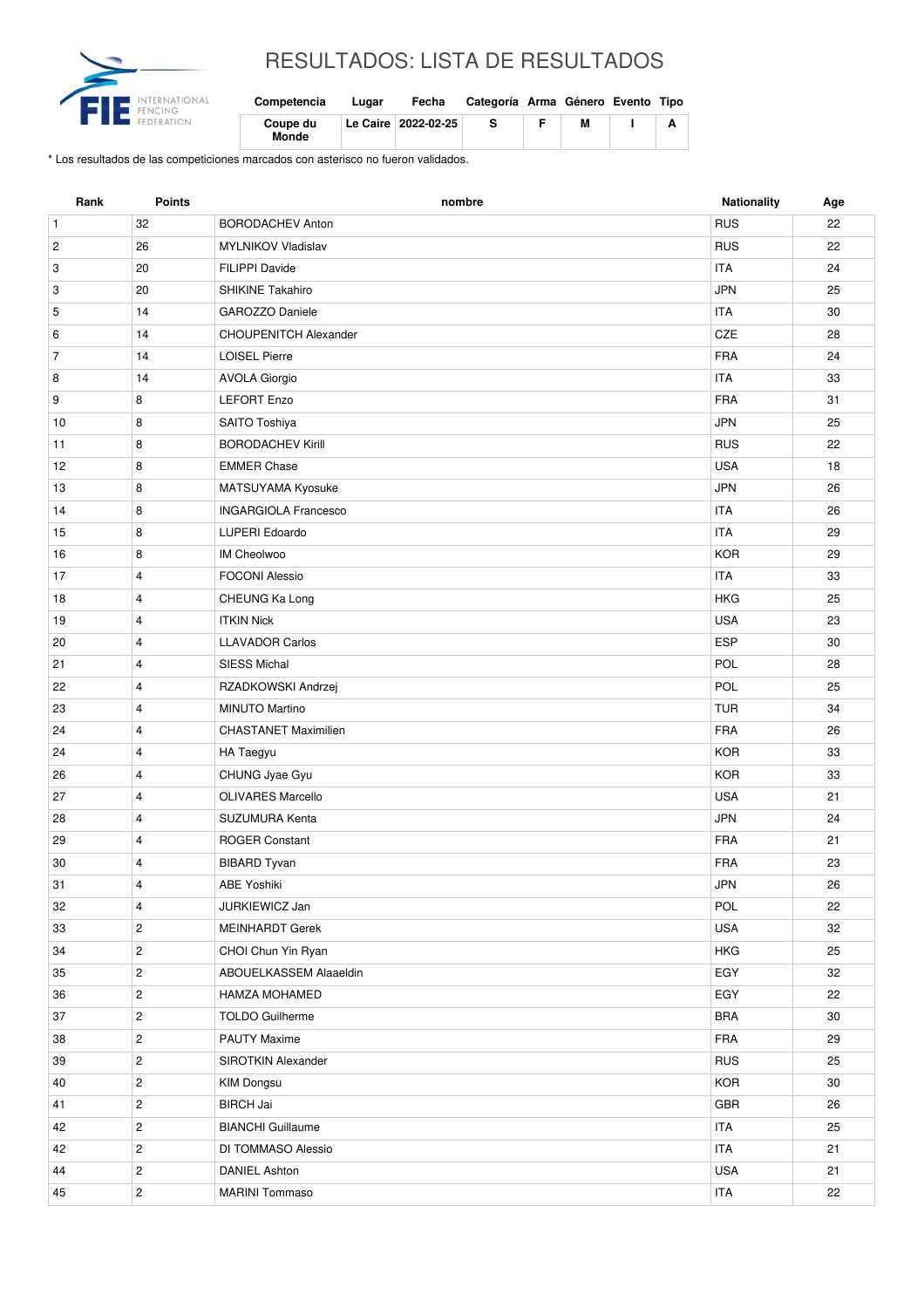| Rank | <b>Points</b>  | nombre                      | <b>Nationality</b> | Age |
|------|----------------|-----------------------------|--------------------|-----|
| 46   | $\overline{c}$ | HEO Jun                     | <b>KOR</b>         | 34  |
| 47   | $\mathbf{2}$   | DE GREEF Stef               | <b>BEL</b>         | 24  |
| 48   | $\mathbf{2}$   | <b>GIACON Daniel</b>        | <b>NED</b>         | 22  |
| 49   | $\overline{c}$ | <b>EDIRI Alexandre</b>      | FRA                | 24  |
| 50   | $\mathbf{2}$   | <b>CHAMLEY-WATSON Miles</b> | <b>USA</b>         | 33  |
| 51   | $\overline{2}$ | <b>CUK Veljko</b>           | SRB                | 22  |
| 52   | $\overline{2}$ | <b>ELICE Meddy</b>          | <b>FRA</b>         | 26  |
| 53   | $\mathbf{2}$   | SIDO Alexandre              | <b>FRA</b>         | 26  |
| 54   | $\overline{c}$ | <b>WOJTKOWIAK Adrian</b>    | POL                | 24  |
| 55   | $\overline{c}$ | LI Brandon                  | <b>USA</b>         | 18  |
| 56   | $\mathbf{2}$   | ROSATELLI Damiano           | <b>ITA</b>         | 27  |
| 57   | $\overline{c}$ | YEUNG Chi Ka                | <b>HKG</b>         | 28  |
| 58   | $\mathbf{2}$   | <b>IIMURA Kazuki</b>        | <b>JPN</b>         | 19  |
| 59   | $\mathbf{2}$   | <b>ARCHER Kristjan</b>      | GBR                | 28  |
| 60   | $\sqrt{2}$     | WINTERBERG-POULSEN Jonas    | DEN                | 21  |
| 61   | $\mathbf{2}$   | <b>AKHMETOV Iskander</b>    | <b>RUS</b>         | 25  |
| 62   | $\overline{2}$ | <b>MACCHI Filippo</b>       | <b>ITA</b>         | 21  |
| 63   | $\overline{2}$ | <b>BRAUN Fabian</b>         | <b>GER</b>         | 25  |
| 64   | $\mathbf{2}$   | <b>ZHANG Daniel</b>         | <b>USA</b>         | 18  |
| 65   | $\mathbf{1}$   | DAVIS James-Andrew          | GBR                | 31  |
| 66   | $\mathbf{1}$   | <b>SCHENKEL Eli</b>         | CAN                | 30  |
| 67   | $\mathbf{1}$   | VAN CAMPENHOUT Stef         | <b>BEL</b>         | 24  |
| 68   | $\mathbf{1}$   | <b>HASSAN MOHAMED</b>       | EGY                | 25  |
| 69   | $\mathbf{1}$   | <b>TROSHIN Ivan</b>         | <b>RUS</b>         | 22  |
| 70   | $\mathbf{1}$   | NAGANO Yudai                | <b>JPN</b>         | 24  |
| 71   | $\mathbf{1}$   | FRUHAUF Benjamin            | <b>HUN</b>         | 24  |
| 72   | $\mathbf{1}$   | <b>MATHIEU Adam</b>         | <b>USA</b>         | 28  |
| 73   | $\mathbf{1}$   | <b>ITO Takuma</b>           | <b>JPN</b>         | 24  |
| 74   | $\mathbf{1}$   | <b>MEPSTEAD Marcus</b>      | <b>GBR</b>         | 32  |
| 75   | $\mathbf{1}$   | VAN HAASTER Maximilien      | CAN                | 30  |
| 76   | 1              | YUNES Klod                  | <b>UKR</b>         | 33  |
| 77   | $\mathbf{1}$   | <b>TOFALIDES Alex</b>       | <b>CYP</b>         | 29  |
| 78   | $\mathbf{1}$   | <b>ARSLANOV Timur</b>       | <b>RUS</b>         | 31  |
| 78   | $\mathbf{1}$   | <b>NEMETH Andras</b>        | <b>HUN</b>         | 27  |
| 80   | $\mathbf{1}$   | <b>UENO Yuto</b>            | <b>JPN</b>         | 23  |
| 81   | $\mathbf{1}$   | NISTA Lorenzo               | <b>ITA</b>         | 29  |
| 82   | $\mathbf{1}$   | <b>MINOTT Kamal</b>         | GBR                | 25  |
| 83   | $\mathbf{1}$   | <b>HAYASHI Shoren</b>       | <b>JPN</b>         | 19  |
| 84   | $\mathbf{1}$   | KURYLOVICH Uladzislau       | <b>BLR</b>         | 23  |
| 85   | $\mathbf{1}$   | <b>OWAIDA Ali</b>           | QAT                | 22  |
| 86   | $\mathbf{1}$   | <b>SEMENYUK Grigoriy</b>    | <b>RUS</b>         | 24  |
| 87   | $\mathbf{1}$   | POGREBNIAK Andrii           | <b>UKR</b>         | 34  |
| 88   | $\mathbf{1}$   | <b>FILES Petar</b>          | CRO                | 25  |
| 89   | $\mathbf{1}$   | RAJSKI Leszek               | POL                | 39  |
| 90   | $\mathbf{1}$   | CZARTORYJSKI Szymon         | POL                | 23  |
| 91   | $\mathbf{1}$   | MIYAKE Ryo                  | <b>JPN</b>         | 32  |
| 92   | $\mathbf{1}$   | NG Lok Wang Lawrence        | <b>HKG</b>         | 23  |
| 93   | $\mathbf{1}$   | SPICHIGER Armand            | FRA                | 21  |
| 94   | $\mathbf{1}$   | YUNO Elisha                 | <b>NED</b>         | 25  |
| 95   | $\mathbf{1}$   | <b>LECHNER Moritz</b>       | AUT                | 22  |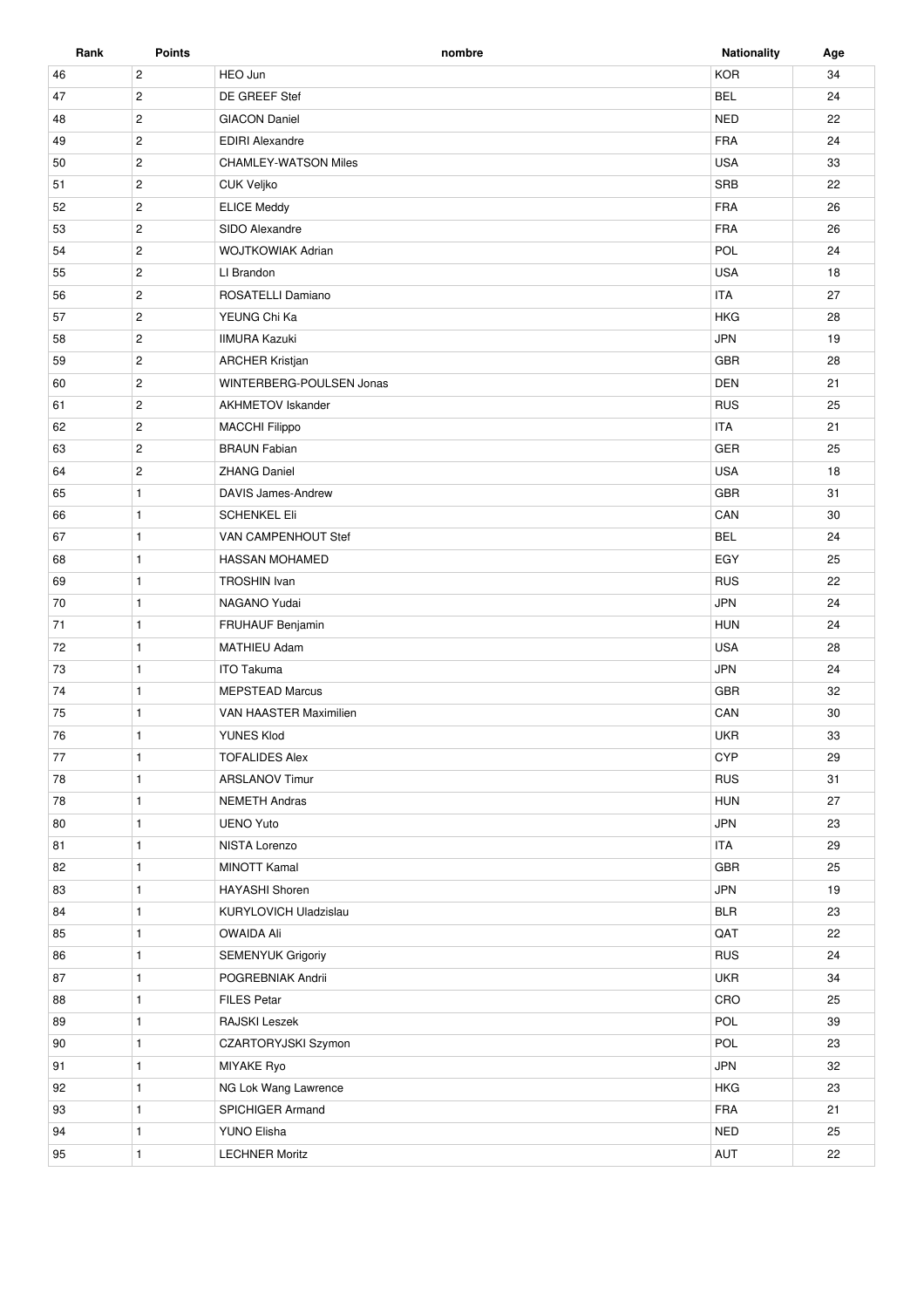| Rank | <b>Points</b> | nombre                      | <b>Nationality</b> | Age |
|------|---------------|-----------------------------|--------------------|-----|
| 96   | $\mathbf{1}$  | <b>GASSNER Ethan</b>        | <b>USA</b>         | 21  |
| 97   | 0,5           | <b>KOZAK Mateusz</b>        | POL                | 23  |
| 98   | 0,5           | <b>GAGANIDZE Luka</b>       | GEO                | 26  |
| 99   | 0,5           | RUDNICKI Mikolaj            | POL                | 24  |
| 100  | 0,5           | POSCHARNIG Johannes         | AUT                | 32  |
| 101  | 0,5           | <b>KOMSIC</b> Ivan          | CRO                | 32  |
| 102  | 0,5           | KIM Tae Hwan                | <b>KOR</b>         | 21  |
| 103  | 0,5           | CHEUNG Siu Lun              | <b>HKG</b>         | 37  |
| 104  | 0,5           | <b>REICHETZER Tobias</b>    | AUT                | 28  |
| 105  | 0,5           | <b>HAY Gavin</b>            | CAN                | 22  |
| 106  | 0,5           | <b>KAHL Alexander</b>       | GER                | 29  |
| 107  | 0,5           | LEUNG Chin Yu               | <b>HKG</b>         | 18  |
| 108  | 0,5           | <b>SCHUBERT Max</b>         | <b>AUT</b>         | 21  |
| 109  | 0,5           | CHEUNG Ngo Chun             | <b>HKG</b>         | 22  |
| 110  | 0,5           | <b>JOLLEY Isaac</b>         | <b>GBR</b>         | 22  |
| 111  | 0,5           | <b>CHOI Nicholas Edward</b> | <b>HKG</b>         | 29  |
| 112  | 0,5           | GARCIA-ALZORRIZ Roger       | <b>ESP</b>         | 25  |
| 113  | 0,5           | <b>HAMILTON Bogdan</b>      | CAN                | 18  |
| 114  | 0,5           | DE ALMEIDA Dominic          | GBR                | 23  |
| 115  | 0,5           | <b>GALUASHVILI Lasha</b>    | GEO                | 24  |
| 116  | 0,5           | <b>ESSAM Mohamed</b>        | EGY                | 28  |
| 116  | 0,5           | <b>HUTHMANN Erik</b>        | AUT                | 23  |
| 118  | 0,5           | <b>MADER Joffrey</b>        | <b>FRA</b>         | 24  |
| 119  | 0,5           | <b>KAIN Martin</b>          | <b>AUT</b>         | 23  |
| 120  | 0,5           | NAKAMURA Taro               | <b>JPN</b>         | 22  |
| 121  | 0,5           | <b>RHYS POLLITT Rafael</b>  | <b>GBR</b>         | 19  |
| 122  | 0,5           | <b>HEROUI Salim</b>         | <b>ALG</b>         | 23  |
| 123  | 0,5           | <b>BORONTOV Pavel</b>       | GEO                | 29  |
| 124  | 0,5           | JANS KOHNEKE Teun           | <b>NED</b>         | 22  |
| 125  | 0,5           | <b>CHAN Kyle</b>            | <b>HKG</b>         | 32  |
| 126  | 0,5           | <b>HOIDA Danyil</b>         | <b>UKR</b>         | 22  |
| 126  | 0,5           | <b>MOTTIAT Lucas</b>        | <b>BEL</b>         | 23  |
| 128  | 0,5           | LIM Jonathan Tzien Yih      | SGP                | 20  |
| 129  | 0,25          | <b>KLEIN Luis</b>           | GER                | 23  |
| 130  | 0             | KONTOCHRISTOPOULOS Nikolaos | GRE                | 30  |
| 131  | 0             | <b>BIRD Harry</b>           | GBR                | 24  |
| 132  | 0             | SERVELLO Augusto Antonio    | ARG                | 23  |
| 133  | 0             | <b>BEM Maciej</b>           | POL                | 21  |
| 133  | 0             | <b>KLEIN Felix</b>          | GER                | 27  |
| 135  | 0             | <b>MADI Youcef</b>          | ALG                | 24  |
| 136  | 0             | CHIU Man To                 | <b>HKG</b>         | 22  |
| 136  | 0             | ROBSON Samuel Elijah        | SGP                | 16  |
| 138  | 0             | <b>BRETEAU</b> Ignacio      | <b>ESP</b>         | 23  |
| 139  | 0             | <b>GUENNOU Louis</b>        | GBR                | 21  |
| 140  | 0             | NAGLE Christopher           | <b>CYP</b>         | 29  |
| 141  | 0             | <b>DZHUS Yurii</b>          | <b>UKR</b>         | 25  |
| 142  | 0             | <b>KUMBLA Sidarth</b>       | <b>USA</b>         | 24  |
| 143  | 0             | NEDELJKOVIC Mateja          | <b>HUN</b>         | 22  |
| 144  | 0             | <b>RASTEGAR Linus</b>       | AUT                | 23  |
| 144  | 0             | <b>WAKIM Philippe</b>       | LBN                | 22  |
|      |               |                             |                    |     |